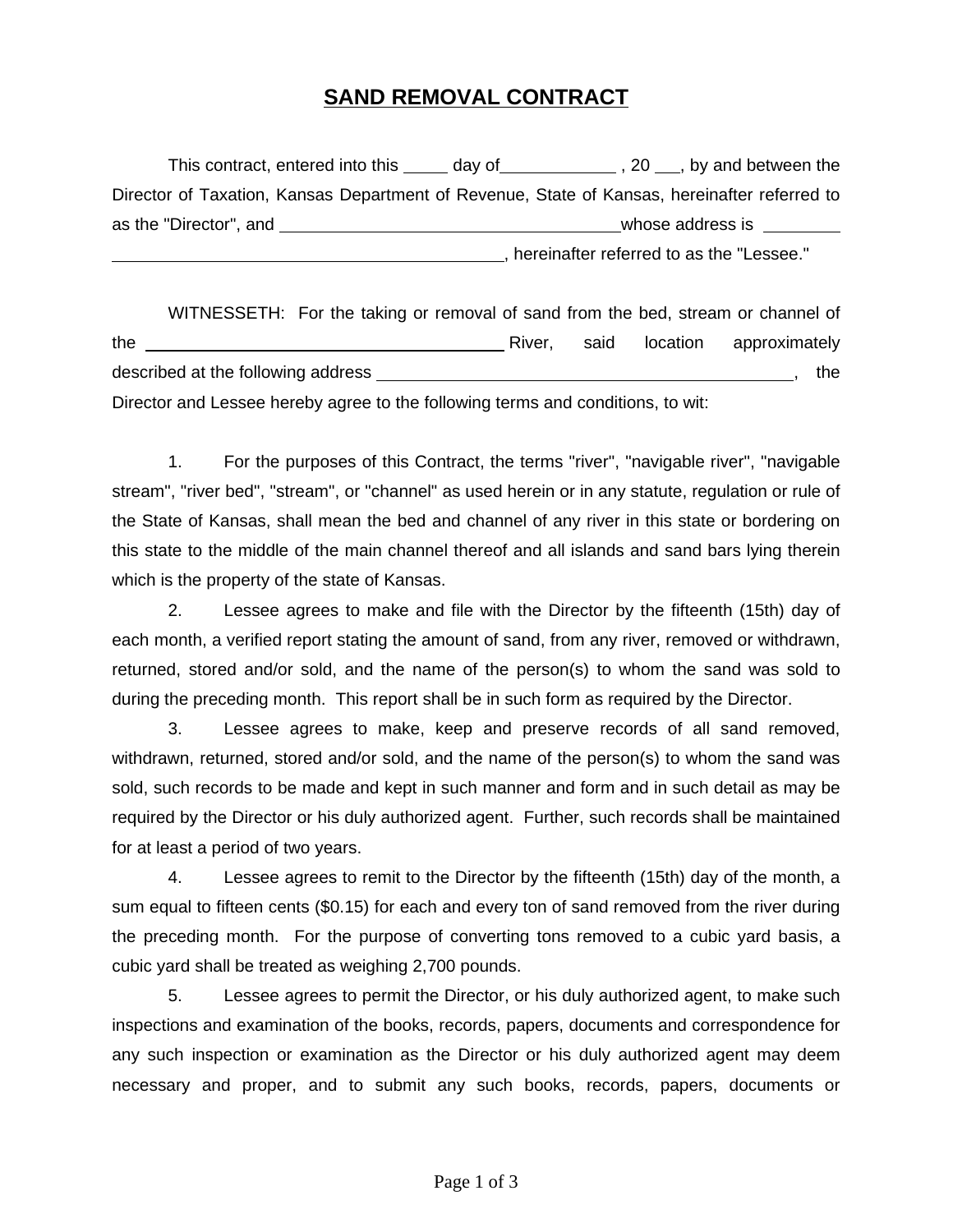correspondence for any such inspection or examination at any time on demand of the Director or his duly authorized agent.

6. Lessee agrees to comply with the orders of the Director concerning locations, terms, and conditions under which sand shall be removed from any river, or from any land therein, of the state. Lessee agrees that it shall not take, move or remove any material from any river within 500 feet of any bridge pier or abutment; or within 200 feet of any stabilized bank or structure built or authorized by the United States government. Lessee shall not remove any sand from any river within a distance of 1,500 feet of the nearest tipple erected and maintained and used for the purpose of taking sand from the river. The aforementioned distances of 200, 500 and 1500 feet are to be construed as minimum distances with greater distances required as necessary to preserve the river bed and bank stability or which may be required by the Director or other authorized governmental body or agency.

7. Cancellation of Contract. In the event the Lessee violates or fails to perform any provision of this contract, or violates or fails to perform any provision or requirement of any law, regulation or rule of the State of Kansas, then the Director may, upon 60 days written notice, cancel and terminate this contract; except that should the Lessee fail to pay any royalty provided for herein, the Director may, upon 30 days written notice, cancel and terminate this contract. The Lessee may terminate this contract for removal of sand from a river at any time by giving written notice to the Director, provided that no payments for sand royalty are due the State of Kansas.

8. The Director reserves the right at all times, upon five days' written notice to the Lessee, to advance or reduce the rate of royalty payable under this contract or to change the basis of the royalty, such change to take effect upon the first day of the month following the date of notice of the change.

9. This Contract is subject to the provisions of the statutes and regulations of the State of Kansas, including but not limited to those contained in Chapter 70a, Sand and Gravel; and any applicable rules or regulations as authorized thereby.

10. Any person or corporation violating any provision of this contract, the statutes of the State of Kansas, or any duly authorized rule or regulation regarding the removal of sand from any river, may be guilty of a misdemeanor and upon conviction may be punished by a fine of not less than twenty-five dollars nor more than one thousand dollars, or by imprisonment in the county jail for not more than six months or by both such fine and imprisonment; and for purposes of prosecution it shall be prima facie proof that the river bed or island involved in such suit is the property of the State as shown by the records of the county clerk and/or register of deeds or otherwise shown by records of title.